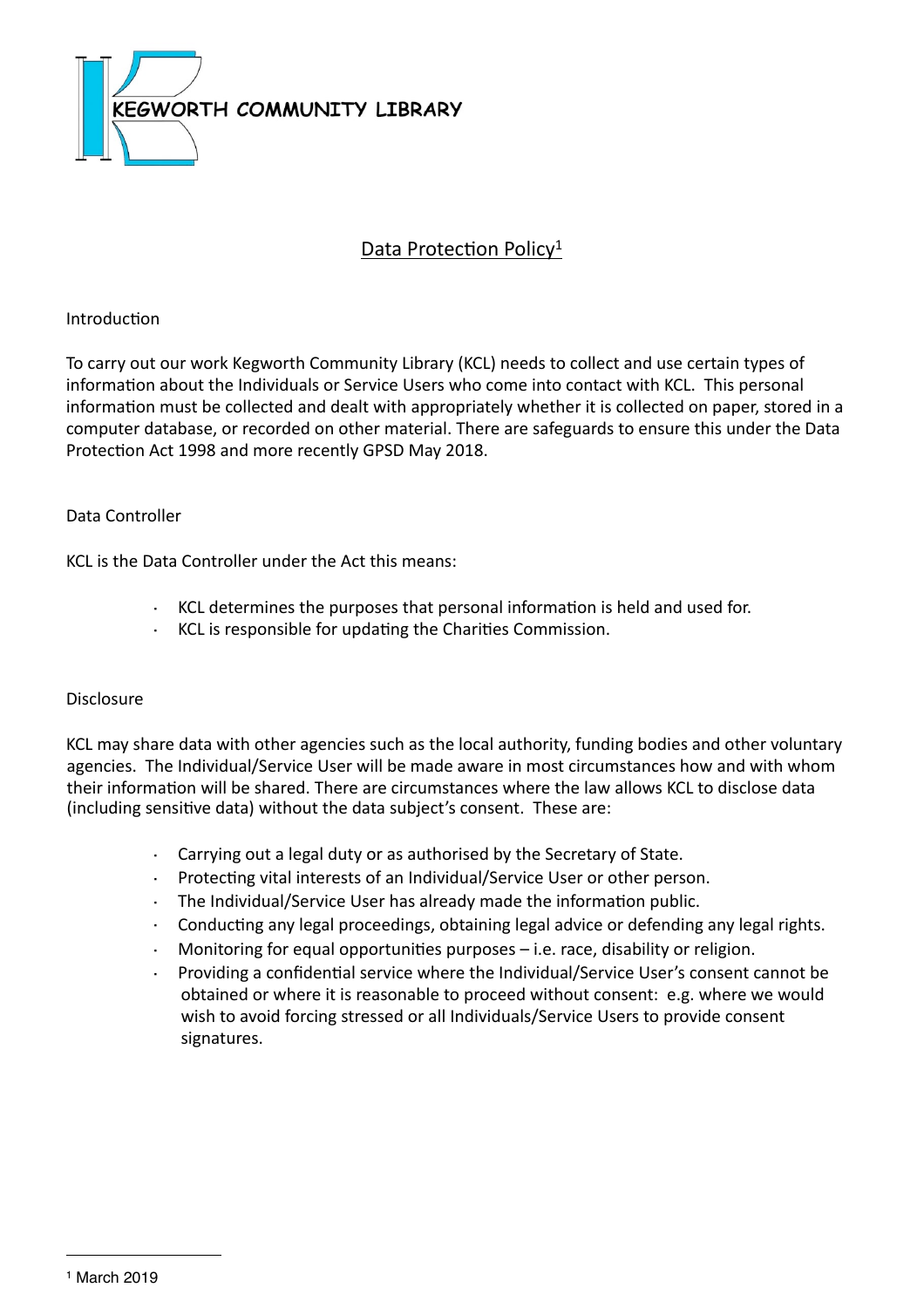KCL regards the lawful and correct treatment of personal information as very important to successful working, and to maintaining the confidence of those with whom we deal.

KCL intends to ensure that personal information is treated lawfully and correctly.

To this end, KCL will adhere to the Principles of Data Protection, as detailed in the Data Protection Act 1998 and the GPSD Act 2018. Specifically, the Principles require that personal information:

- · Shall be processed fairly and lawfully and, in particular, shall not be processed unless specific conditions are met.
- $\cdot$  Shall be obtained only for one or more of the purposes specified in the Act and shall not be processed in any manner incompatible with that purpose or those purposes.
- Shall be adequate, relevant and not excessive in relation to those purpose(s).
- $\cdot$  Shall be accurate and, where necessary, kept up to date.
- $\cdot$  Shall be processed in accordance with the rights of data subjects under the Act.
- Shall be kept secure by the Data Controller who takes appropriate technical and other measures to prevent unauthorised or unlawful processing or accidental loss or destruction of, or damage to, personal information.
- Shall not be transferred to a country or territory outside the European Economic Area unless that country or territory ensures an adequate level of protection for the rights and freedoms of individuals/service users in relation to the processing of personal information.

KCL will, through appropriate management and strict application of criteria and controls:

- $\cdot$  Observe fully conditions regarding the fair collection and use of information.
- $\cdot$  Meet its legal obligations to specify the purposes for which information is used.
- $\cdot$  Collect and process appropriate information, and only to the extent that it is needed to fulfil its operational needs or to comply with any legal requirements.
- $\cdot$  Ensure the quality of information used.
- Ensure that the rights of people about whom information is held, can be fully exercised under the Act. These include:
	- " The right to be informed that processing is being undertaken.
	- " The right of access to one's personal information.
	- " The right to prevent processing in certain circumstances and
	- . The right to correct, rectify, block or erase information which is regarded as wrong information.
	- " The right to have data deleted.
- $\cdot$  Take appropriate technical and organisational security measures to safeguard personal information.
- $\cdot$  Ensure that personal information is not transferred abroad without suitable safeguards.
- Treat people justly and fairly whatever their age, religion, disability, gender, sexual orientation or ethnicity when dealing with requests for information.
- $\cdot$  Set out clear procedures for responding to requests for information and ensure these are done promptly and within the time frame specified by the 2018 Act.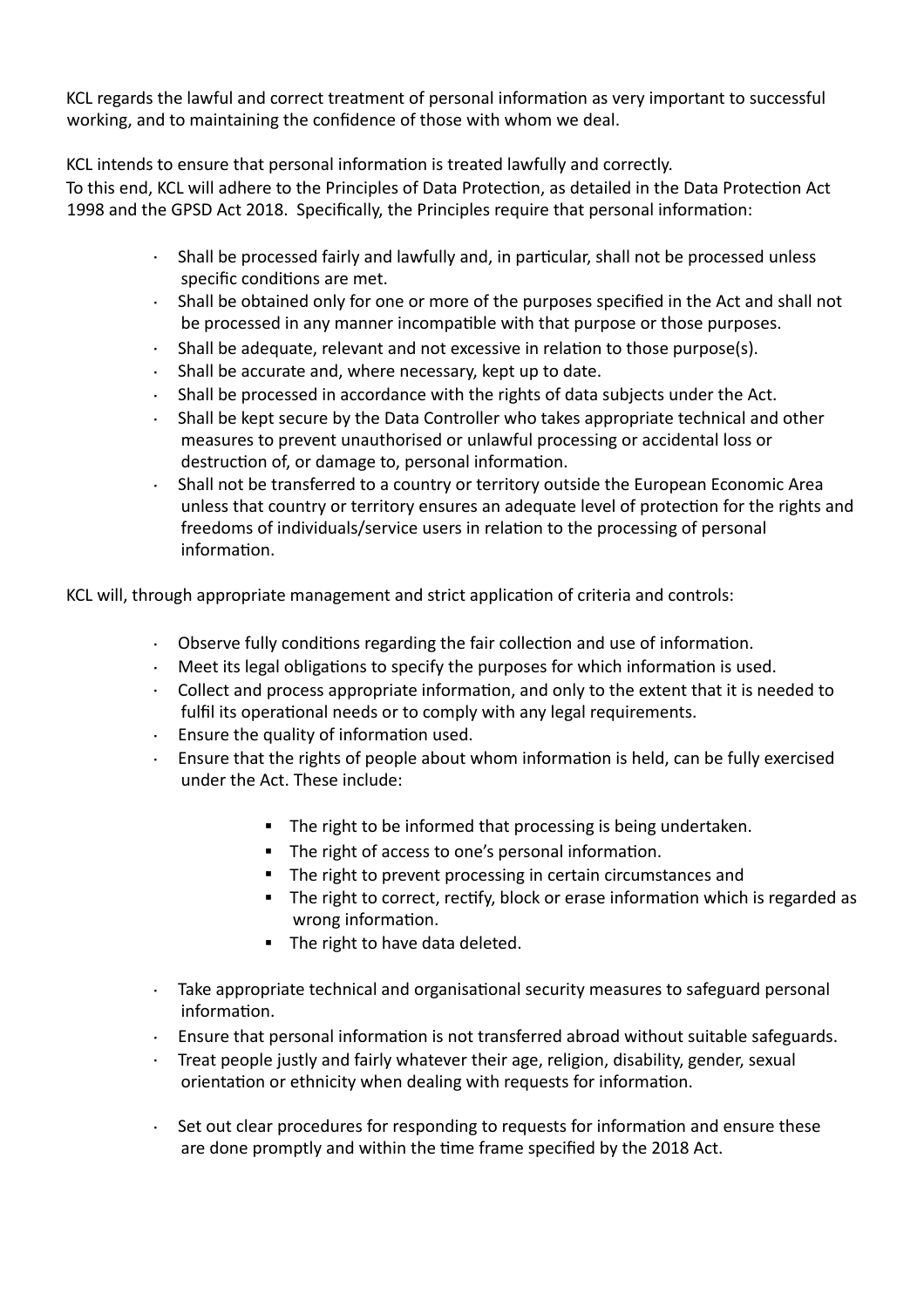## Data Collection

Informed consent is when:

- · An Individual/Service User clearly understands why their information is needed, who it will be shared with, the possible consequences of them agreeing or refusing the proposed use of the data,
- $\cdot$  And then gives their written consent.

KCL will ensure that data is collected within the boundaries defined in this policy. This applies to data that is collected in person, or by completing a form. When collecting data, KCL will ensure that the Individual/Service User:

- $\cdot$  Clearly understands why the information is needed.
- Understands what it will be used for and what the consequences are should the Individual/Service User decide not to give consent to processing.
- $\cdot$  As far as reasonably possible, grants explicit consent, either written or verbal, for data to be processed.
- · Is, as far as reasonably practicable, competent enough to give consent and has given so freely without any duress.
- $\cdot$  Has received sufficient information on why their data is needed and how it will be used.

#### Data Storage

Information and records relating to Individuals/Service Users will be stored securely and will only be accessible to authorised staff and volunteers. We use 3Rings to store this information which is webbased and secure. Information will be stored for only as long as it is needed or required by statute and will be disposed of appropriately. It is KCL's responsibility to ensure all personal and company data is non-recoverable from any computer system previously used within the organisation, which is to be passed on/sold to a third party.

#### Data access and accuracy

All Individuals/Service Users have the right to access the information KCL holds about them. KCL will also take reasonable steps to ensure that this information is kept up to date by asking data subjects whether there have been any changes on a regular basis. In addition, KCL will ensure that:

- $\cdot$  It has a Data Protection Officer with specific responsibility for ensuring compliance with Data Protection.
- Everyone processing personal information understands that they are contractually and legally responsible for following good data protection practice.
- Everyone processing personal information is appropriately trained to do so.
- Everyone processing personal information is appropriately supervised.
- Anybody wanting to make enquiries about handling personal information knows who to ask for further training.
- · It deals promptly and courteously with any enquiries about handling personal information.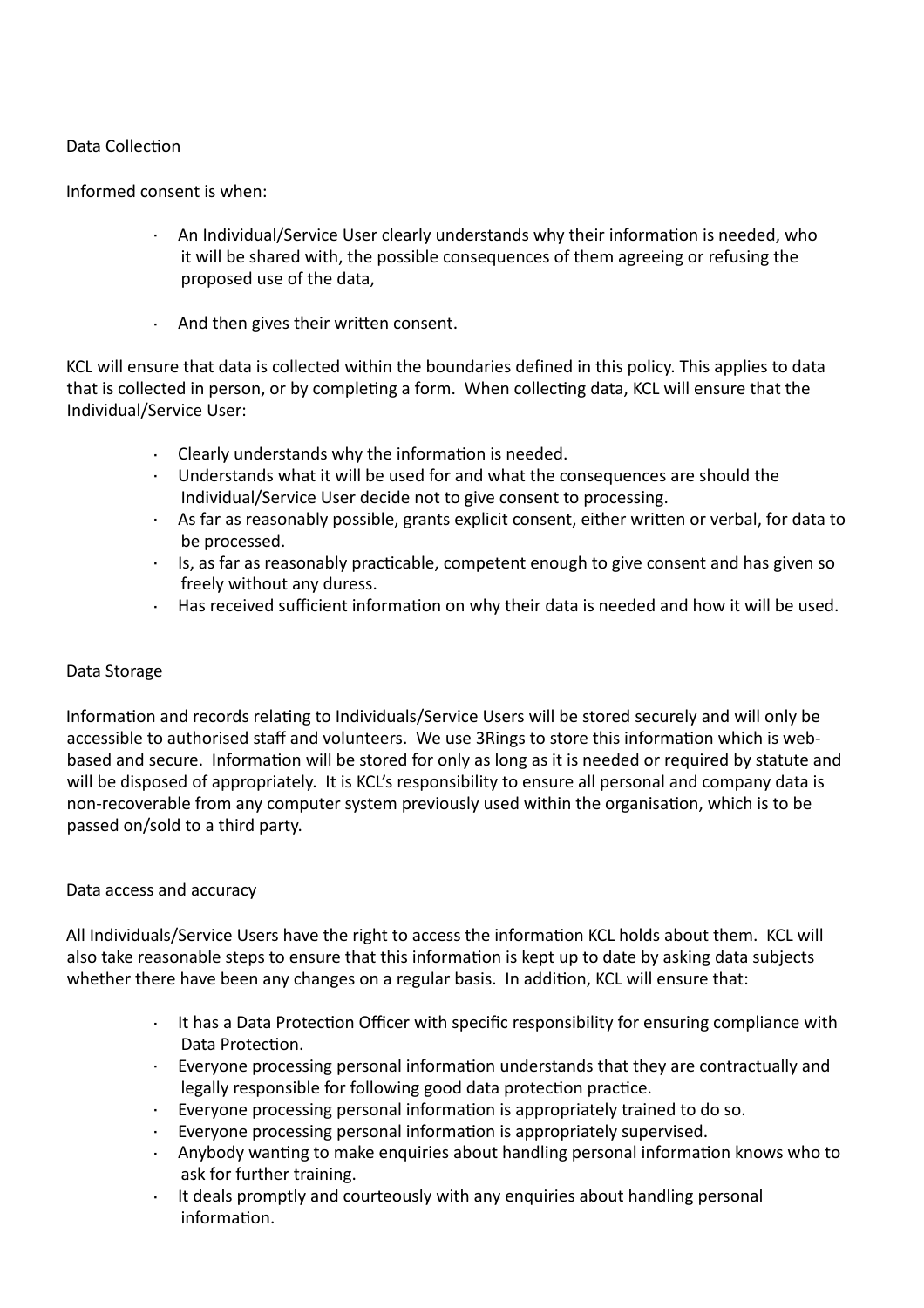- $\cdot$  It describes clearly how it handles personal information.
- $\cdot$  It will regularly review and audit the ways it holds, manages and uses personal information.
- It regularly assesses and evaluates its methods and performance in relation to handling personal information.
- · All staff are aware that a breach of the rules and procedures identified in this policy may lead to disciplinary action being taken against them.

This policy will be updated as necessary to reflect best practice in data management, security and control and to ensure compliance with any changes or amendments made to the Data Protection Act 1998.

In case of any queries or questions in relation to this policy please contact the Kegworth Community Library Data Protection Officer: Nicola Mullins

This policy will be reviewed annually.